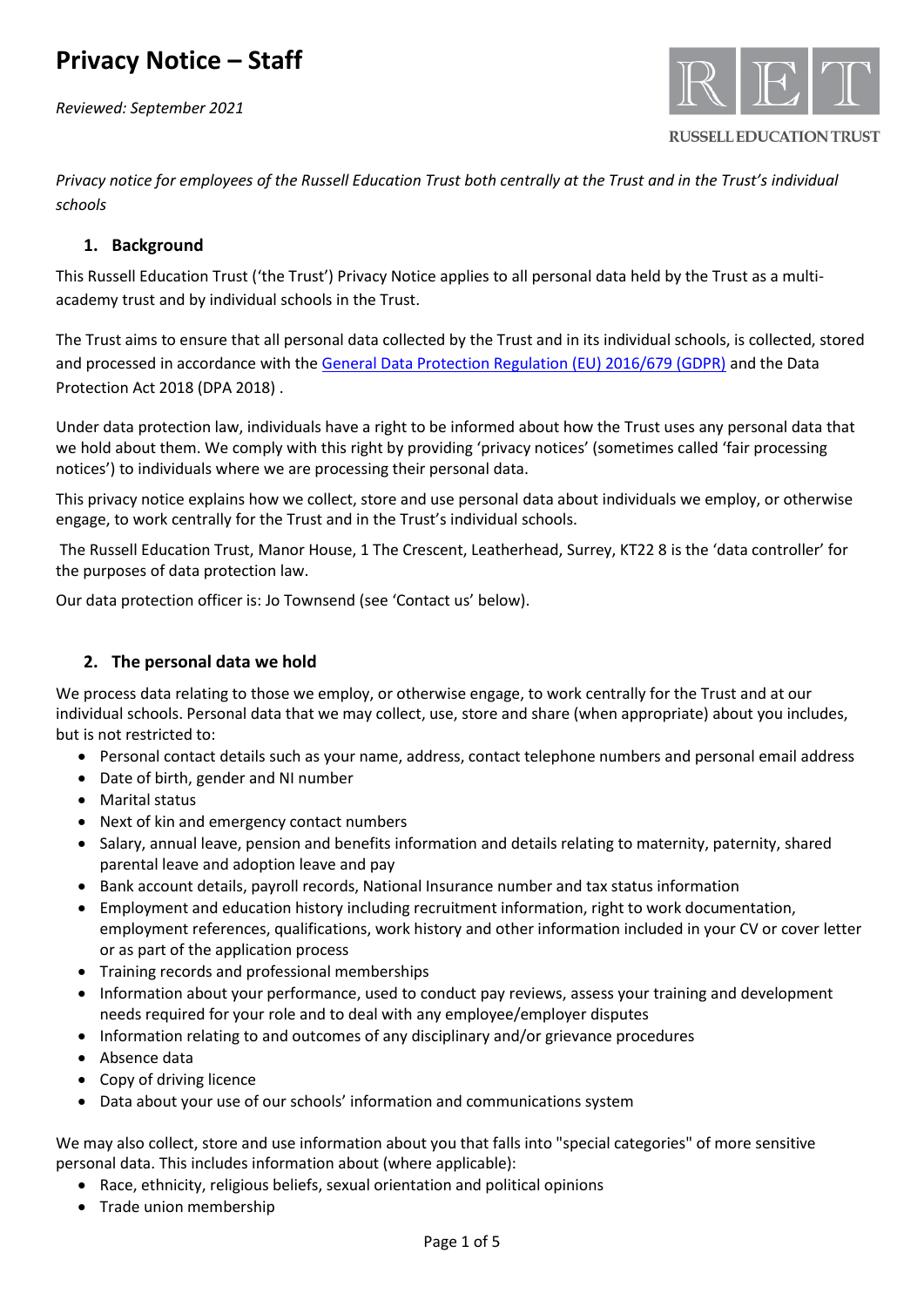*Reviewed: September 2021*



**RUSSELL EDUCATION TRUST** 

- Health, including any medical conditions declared by you including any disabilities and dietary requirements, sickness records and forms, "fit notes" i.e. Statements of Fitness to Work from your GP, medical records and letters provided by you or the results of health checks such as eye tests, occupational health records and accident records
- Photographs and CCTV images captured in school

We may also collect, use, store and share (when appropriate), information about criminal convictions and offences.

We may also hold data about you that we have received from other organisations, including other schools, social services and the Disclosure and Barring Service in respect of criminal offence data.

## **3. Why we use this data**

We use the data listed above to:

- a) Enable you to be paid your salary and pension and other employment related benefits and for the administration of statutory and contractual leave entitlements such as holiday or maternity leave.
- b) Facilitate safe recruitment, as part of our safeguarding obligations towards students
- c) Support effective performance management, conduct pay reviews, deal with employee/employer disputes and to meet training and development needs required in your role.
- d) Inform our recruitment and retention policies
- e) Allow better financial modelling and planning
- f) Enable equalities monitoring
- g) To comply with our legal obligations, to ensure the health, safety and wellbeing of our employees and the school community and for equal opportunities monitoring
- h) Improve the management of workforce data across the sector
- i) Support the work of the School Teachers' Review Body

### **3.1 Use of your personal data in automated decision making and profiling**

We do not currently process any personal data through automated decision making or profiling. If this changes in future, we will amend any relevant privacy notices in order to explain the processing to you, including your right to object to it.

## **4. Our lawful basis for using this data**

Depending on the processing activity, we rely on the following lawful bases for processing your personal data:

- Fulfil a contract we have entered into with you
- Comply with a legal obligation (such as health and safety legislation, under statutory codes of practice and employment protection legislation)
- Carry out a task in the public interest or for official purposes
- You have given us consent to use it in a certain way
- Where it is necessary for our legitimate interests (or those of a third party) and your interests, rights and freedoms do not override those interests.
- To protect an individual's vital interests (i.e. protect your life or someone else's life) such as in a medical emergency

Where you have provided us with consent to use your data, you may withdraw this consent at any time. We will make this clear when requesting your consent, and explain how you go about withdrawing consent if you wish to do so.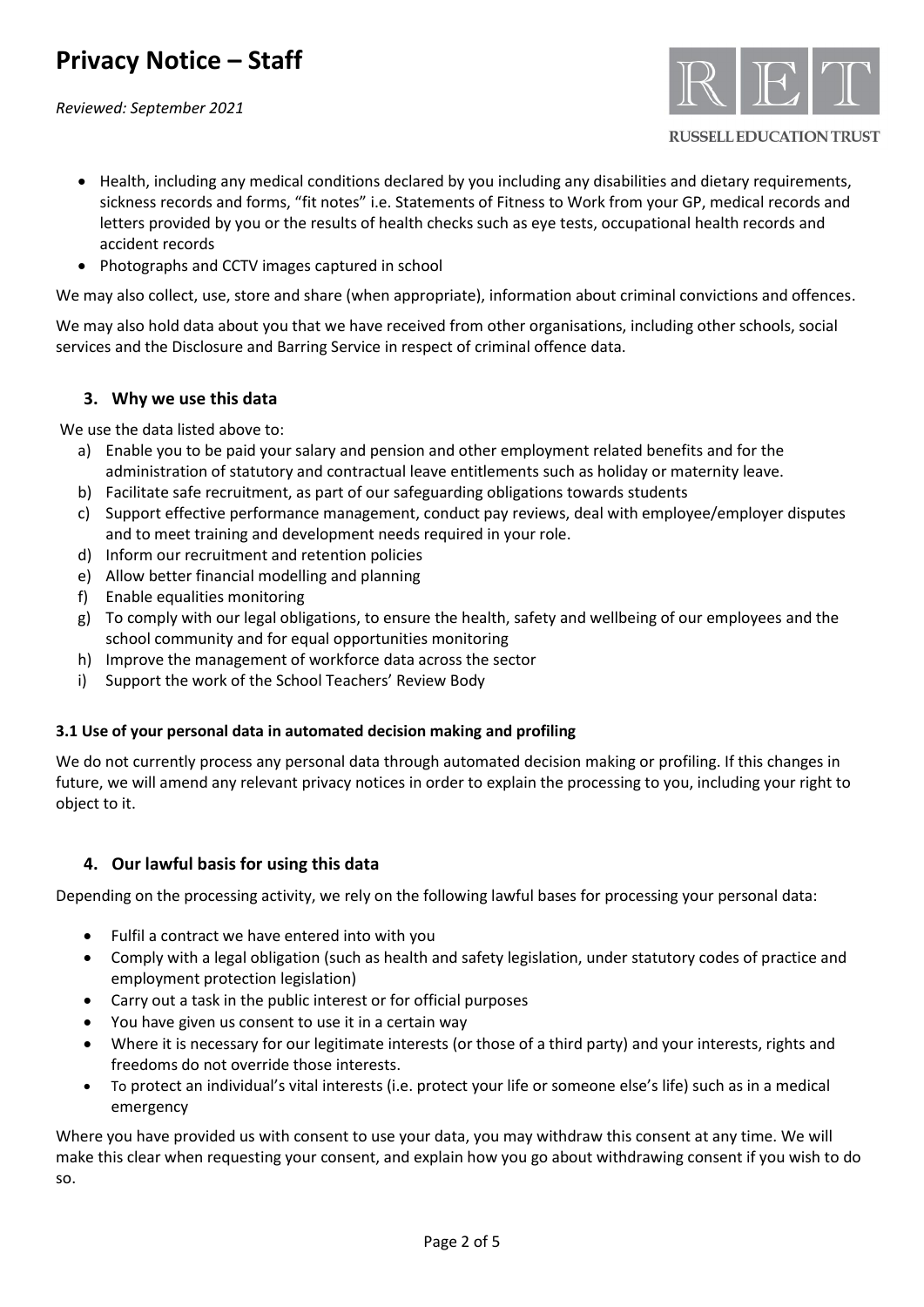*Reviewed: September 2021*



### **4.1 Our basis for using special category data**

For 'special category' data, we only collect and use it when we have both a lawful basis, as set out above, and one of the conditions for processing as set out in data protection law including:

- We need to perform our obligations or exercise our rights in relation to employment and the safeguarding of your fundamental rights.
- We need to protect an individual's vital interests (i.e. protect your life or someone else's life), in situations where you're physically or legally incapable of giving consent
- The data concerned has already been made manifestly public by you
- We have obtained your explicit consent to use your personal data in a certain way
- We need to process it for the establishment, exercise or defence of legal claims
- We need to use it for health or social care purposes and it is used by or under the direction of a professional obliged to confidentiality under the law
- We need to process it for public health reasons, and the processing is done by, or under the direction of, a health professional or by any other person obliged to confidentiality under law
- We need to process it for archiving or for statistical purposes, and the processing is in the public interest.
- In addition, we rely on the processing condition at Schedule 1 part 1 paragraph 1 of the Data Protection Act 2018. This relates to the processing of special category data for employment purposes.

### **4.2 Criminal convictions and offences**

Where appropriate we will collect information about criminal convictions as part of the recruitment process or we may be notified of such information directly by you in the course of working for us.

We may only use information relating to criminal convictions where the law allows us to do so. This will usually be where it is necessary to carry out our legal obligations. We will only collect information about criminal convictions if it is appropriate given the nature of the role and where we are legally able to do so in accordance with one of the lawful bases listed at 4) above. Additionally, we rely on the processing conditions set out at Schedule 1 of the Data Protection Act 2018.

#### **5. Collecting this information**

While the majority of information we collect from you is mandatory, there is some information that you can choose whether or not to provide to us.

Whenever we seek to collect information from you, we make it clear whether you must provide this information (and if so, what the possible consequences are of not complying), or whether you have a choice.

#### **6. How we store and how long we keep your personal data**

We create and maintain an employment file for each staff member. The information contained in this file is kept secure and is only used for purposes directly relevant to your employment.

For information on how long we keep your personal data, see our Data Retention Schedule.

We have security measures in place to prevent your personal information from being accidently lost, used or accessed in an unauthorised way, altered or disclosed.

We will dispose of personal data securely when we no longer need it.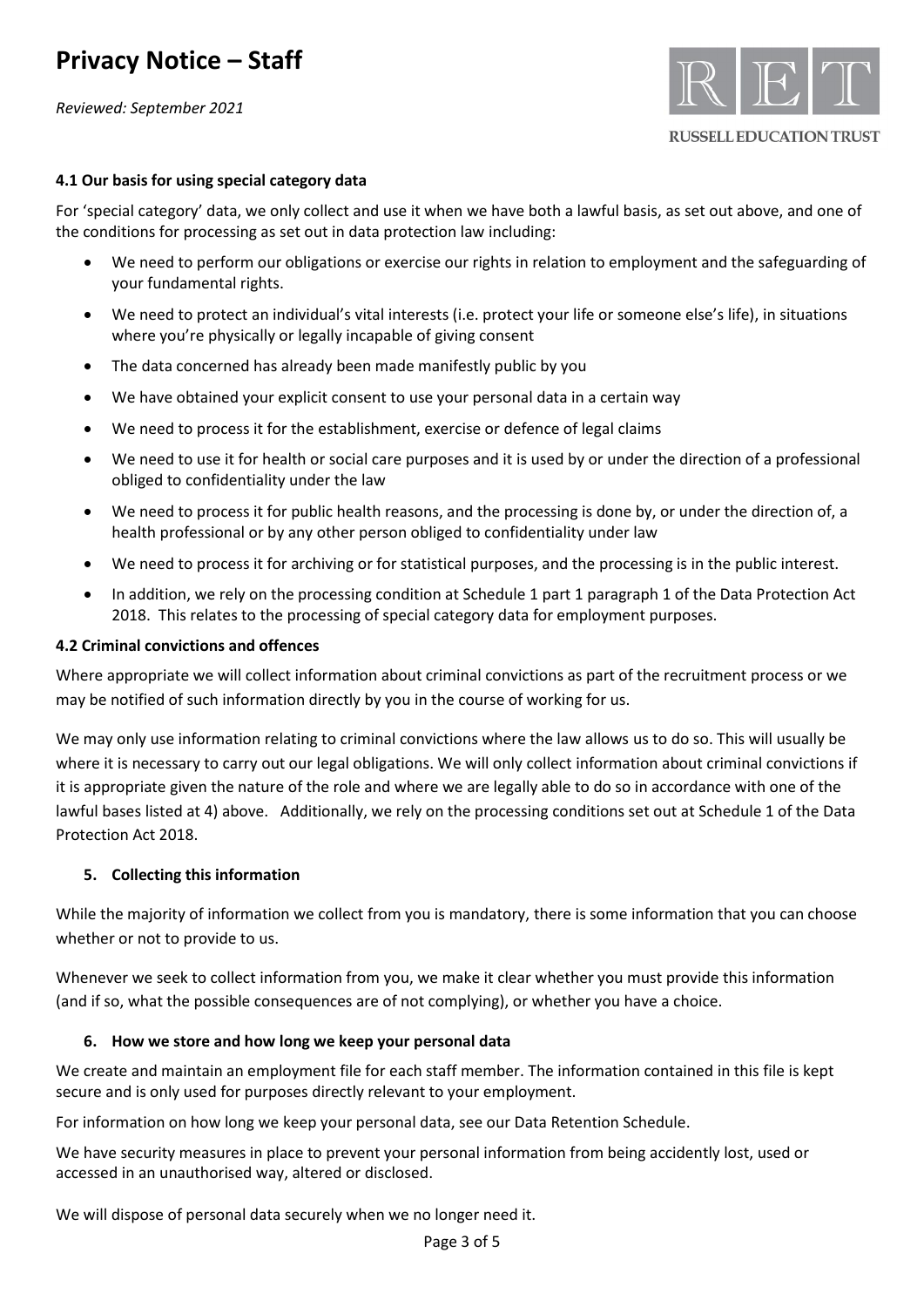*Reviewed: September 2021*



### **RUSSELL EDUCATION TRUST**

### **7. Who we share data with**

We do not share information about you with any third party without your consent unless the law and our policies allow us to do so.

Where it is legally required, or necessary (and it complies with data protection law) we may share personal information about you with certain third parties, including but not restricted to:

- The Department for Education (DFE) (including the Education Skills Funding Agency and Regional Schools' Commissioner). For information on how the DFE use this information see here: <https://www.gov.uk/guidance/data-protection-how-we-collect-and-share-research-data>
- Our regulator e.g. Ofsted to meet our obligations under the legislative framework for the monitoring and evaluation and assessment of schools
- Suppliers and service providers to enable them to provide the service we have contracted them for, such as payroll and IT services
- Financial organisations such as electronic payments providers in our schools
- Central and local government to meet the requirements under the Trust's Funding Agreement and other data collection requirements such as statistical and financial returns
- Our internal and external auditors to meet our legal obligations to have our accounts audited in accordance with legislation
- Survey and research organisations to support the collation of data to support the improvement of education across the country
- Health authorities to meet our obligations to protect the welfare of school community. This includes sharing your details with NHS Test and Trace/Public Health England, where necessary, in relation to Coronavirus (Covid 19)
- Occupational Health providers to comply with our legal obligations, to promote equal opportunities and to ensure the safety and wellbeing of our staff
- Security organisations to ensure that our staff and students are as safe as possible and to meet our obligations and duties under legislation
- Professional advisers and consultants to ensure that we can meet our educational and legal requirements
- Charities and voluntary organisations to ensure that can meet the educational and pastoral requirements of our students
- Police forces, courts, tribunals to meet our obligations to share certain information in accordance with legislation
- Professional bodies to ensure that can meet our educational and legal requirements e.g. in employing teacher staff.

### **7.1 Transferring data internationally**

We do not routinely transfer staff personal data overseas but when this is necessary we ensure that we have the appropriate safeguards in place.

Where we transfer personal data to a country or territory outside the European Economic Area, we will do so in accordance with data protection law.

### **8. Your rights**

### **8.1 How to access personal information we hold about you**

You have a right to make a **'subject access request'** to gain access to personal information that we hold about you. If you make a subject access request, and if we do hold information about you, we will (subject to any exemptions that apply):